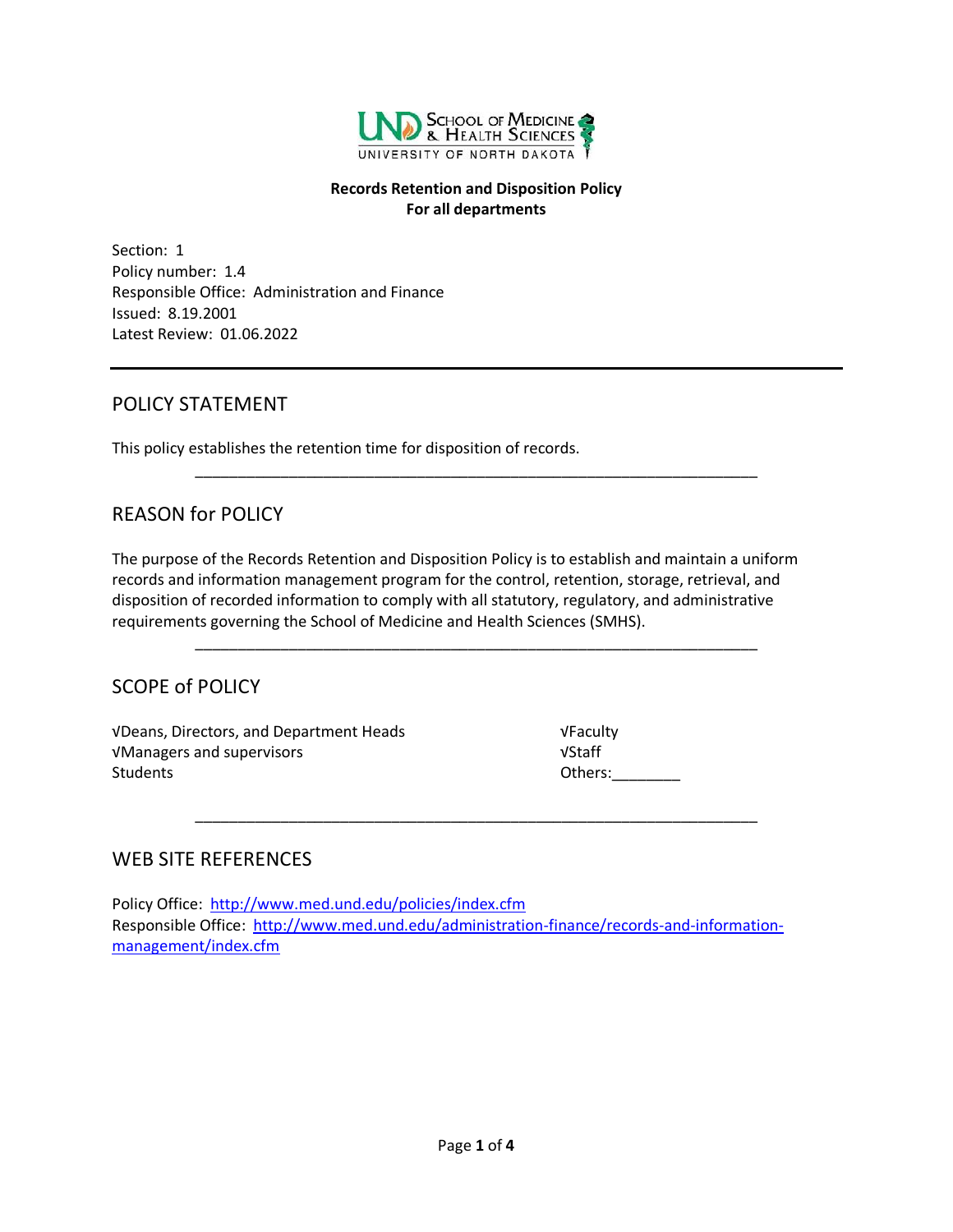### **CONTENTS**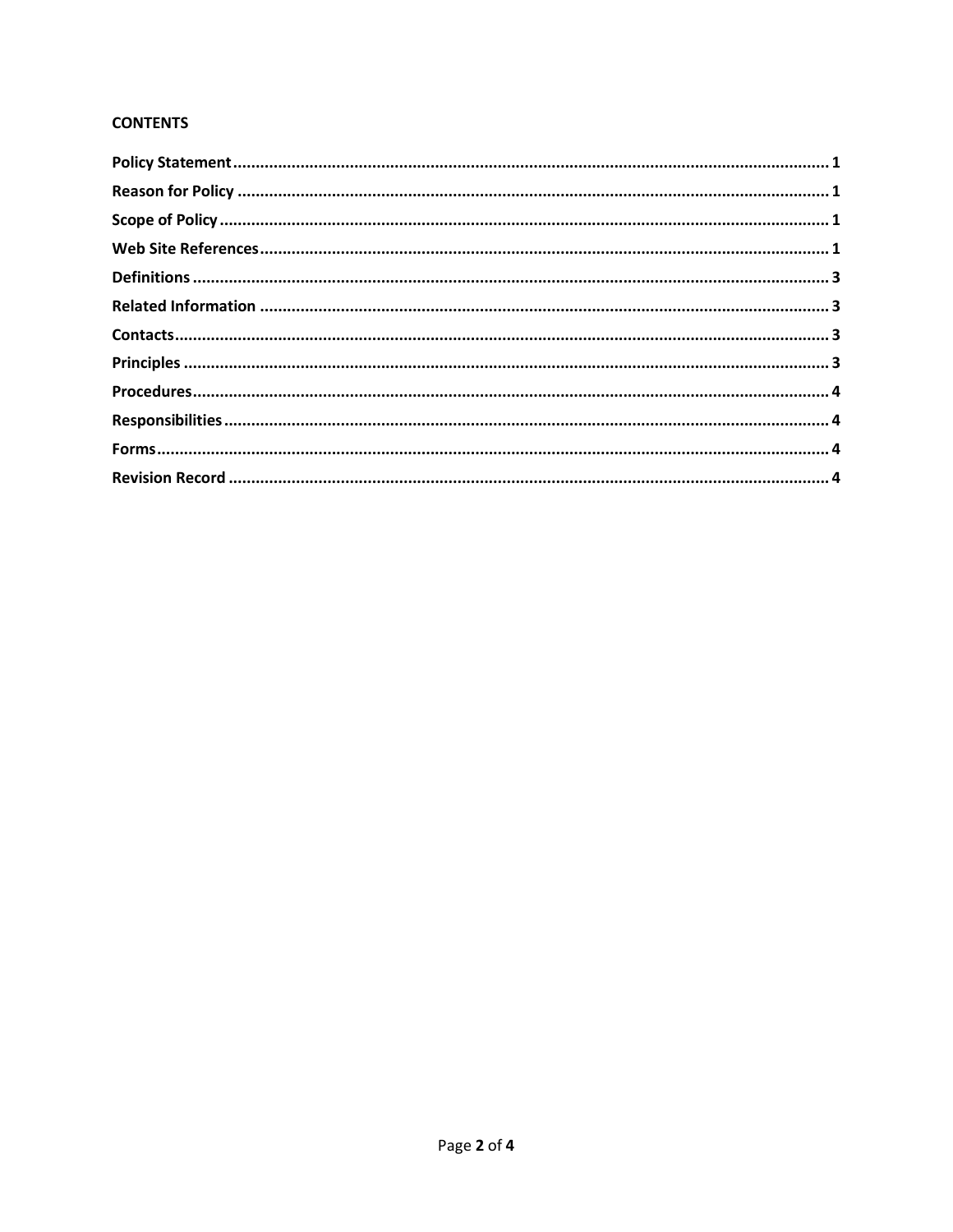## DEFINITIONS

| Department                     | All academic and administrative departments and offices         |  |
|--------------------------------|-----------------------------------------------------------------|--|
| <b>Records Coordinator</b>     | Person responsible for the information management needs of a    |  |
|                                | department and ensuring that proper retention periods are       |  |
|                                | enforced for the individual record                              |  |
| Associate Director-Records and | The person who is part of the Administration and Finance Office |  |
| <b>Information Management</b>  | at the SMHS and is responsible for the records and information  |  |
|                                | management program.                                             |  |
| <b>RIM</b>                     | <b>Records and Information Management</b>                       |  |
| <b>SMHS</b>                    | School of Medicine and Health Sciences                          |  |

### RELATED INFORMATION

| н.<br>יו ו<br>.<br>.<br>___ |  |
|-----------------------------|--|
|-----------------------------|--|

# **CONTACTS**

General questions about this policy can be answered by your department's administrative office. Specific questions should be directed to the following:

| Subject              | Contact       | Telephone/FAX     | Office/Dept           |
|----------------------|---------------|-------------------|-----------------------|
| Policy clarification | Dean's Office | 701.777.4874      | susan.carlson@und.edu |
| Policy format        | Dean's Office | 777.2514/777.3527 | judy.solberg@und.edu  |

### **PRINCIPLES**

OVERVIEW-- This policy establishes the retention time for disposition of records, either destruction or the transfer of historical records to the University Archives.

I. Records, documents, and information created by and created for the SMHS are the sole property of the SMHS. Records should be retained in active office areas only as long as they serve the immediate administrative, legal, academic, research, and fiscal purposes for which they were created. The records manager for the SMHS will be responsible for developing the retention schedule for the SMHS. The retention schedule will be reviewed by the records manager and each department then submitted to the North Dakota University System and North Dakota Information Technology Records Management for approval.

# PROCEDURES

I. The retention schedule specifies the criteria for the management of active records, provides for the systematic transfer of inactive records from the active storage areas to inactive storage areas, specifies the length of time records need to be maintained, and establishes